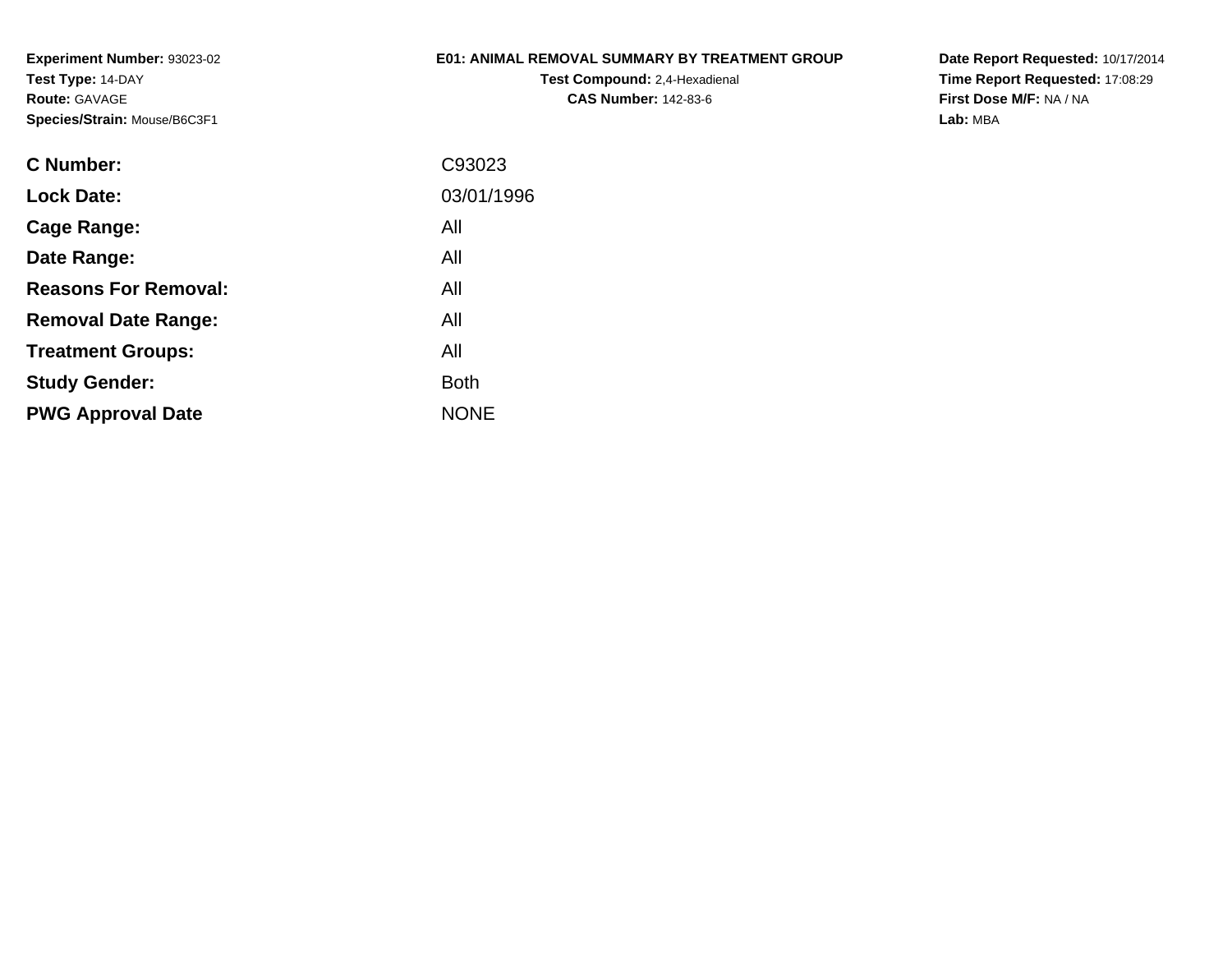## **E01: ANIMAL REMOVAL SUMMARY BY TREATMENT GROUP**

**Test Compound:** 2,4-Hexadienal **CAS Number:** 142-83-6

|                  |                           | <b>MALE</b>             |                              |  |
|------------------|---------------------------|-------------------------|------------------------------|--|
| <b>TREATMENT</b> | <b>Dosing</b><br>Accident | <b>Natural</b><br>Death | Terminal<br><b>Sacrifice</b> |  |
| MG/KG<br>$0.0\,$ | 0                         | 0                       | C                            |  |
| MG/KG<br>3.0     | 0                         | 0                       | э                            |  |
| MG/KG<br>9.0     | $\Omega$                  | 0                       | G                            |  |
| 27.0 MG/KG       | 0                         | 0                       | C                            |  |
| MG/KG<br>80.0    | 0                         | 0                       | ≎                            |  |
| 240.0 MG/KG      | 0                         |                         |                              |  |
| <b>TOTAL</b>     | 0                         |                         | 29                           |  |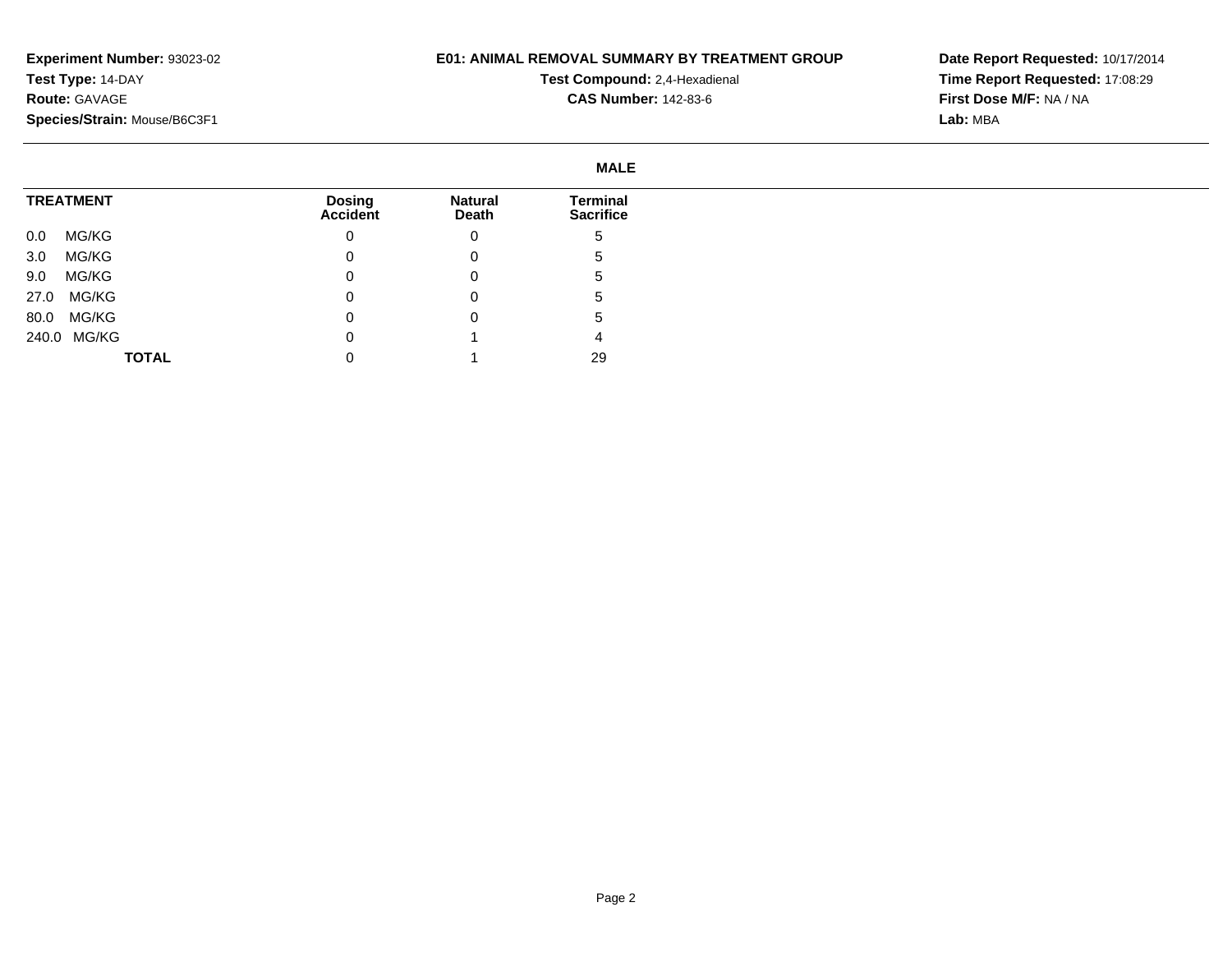## **E01: ANIMAL REMOVAL SUMMARY BY TREATMENT GROUP**

**Test Compound:** 2,4-Hexadienal **CAS Number:** 142-83-6

\*\*\*END OF MALE DATA\*\*\*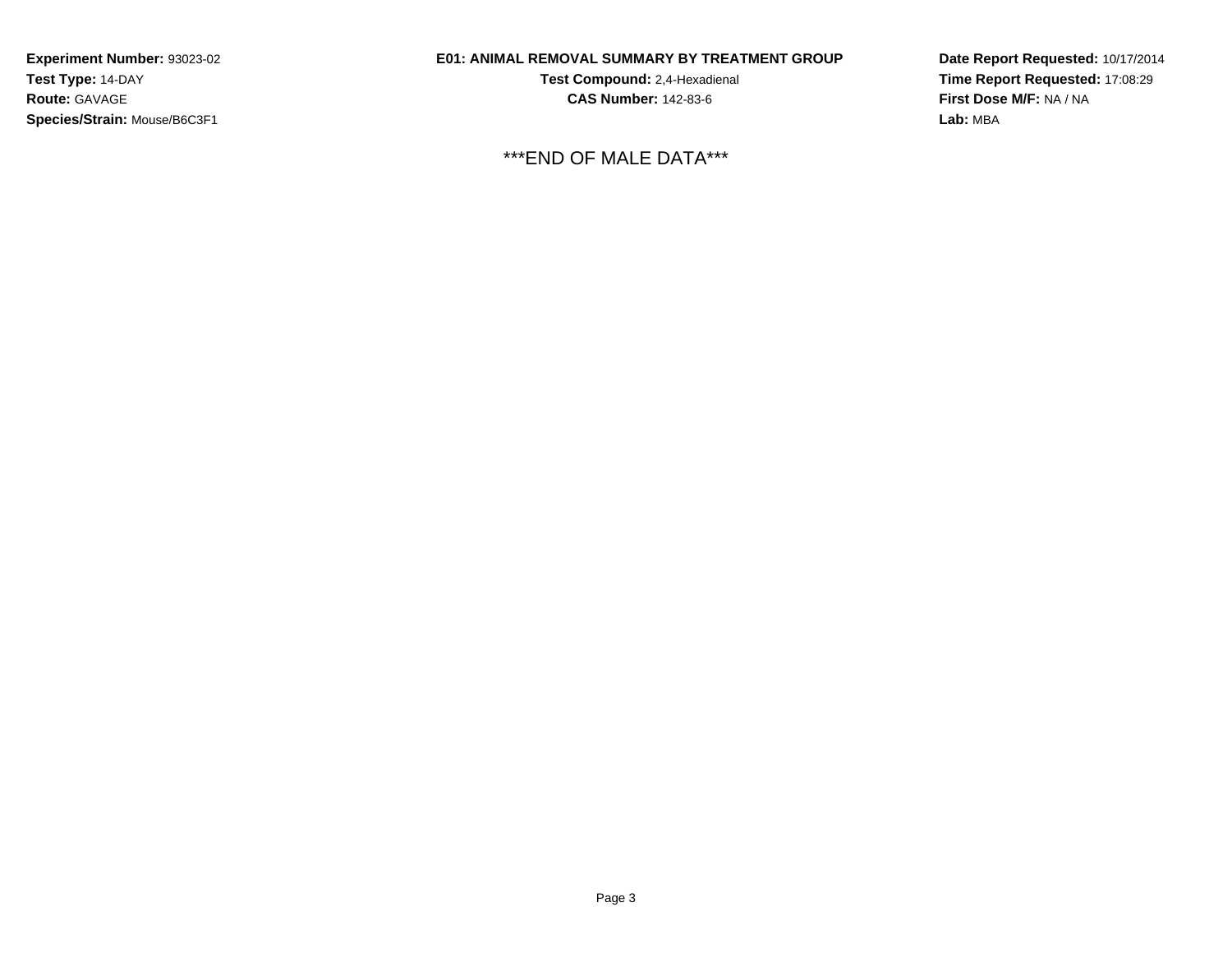## **E01: ANIMAL REMOVAL SUMMARY BY TREATMENT GROUP**

**Test Compound:** 2,4-Hexadienal **CAS Number:** 142-83-6

| <b>FEMALE</b>    |                                  |                         |                              |  |
|------------------|----------------------------------|-------------------------|------------------------------|--|
| <b>TREATMENT</b> | <b>Dosing</b><br><b>Accident</b> | <b>Natural</b><br>Death | Terminal<br><b>Sacrifice</b> |  |
| MG/KG<br>0.0     | $\mathbf{0}$                     | 0                       | .5                           |  |
| MG/KG<br>3.0     |                                  | 0                       | 4                            |  |
| MG/KG<br>9.0     | $\mathbf{0}$                     | 0                       | .5                           |  |
| MG/KG<br>27.0    | 0                                | 0                       | ు                            |  |
| MG/KG<br>80.0    | $\mathbf{0}$                     | 0                       | .5                           |  |
| 240.0 MG/KG      | $\mathbf 0$                      |                         | 4                            |  |
| <b>TOTAL</b>     |                                  |                         | 28                           |  |